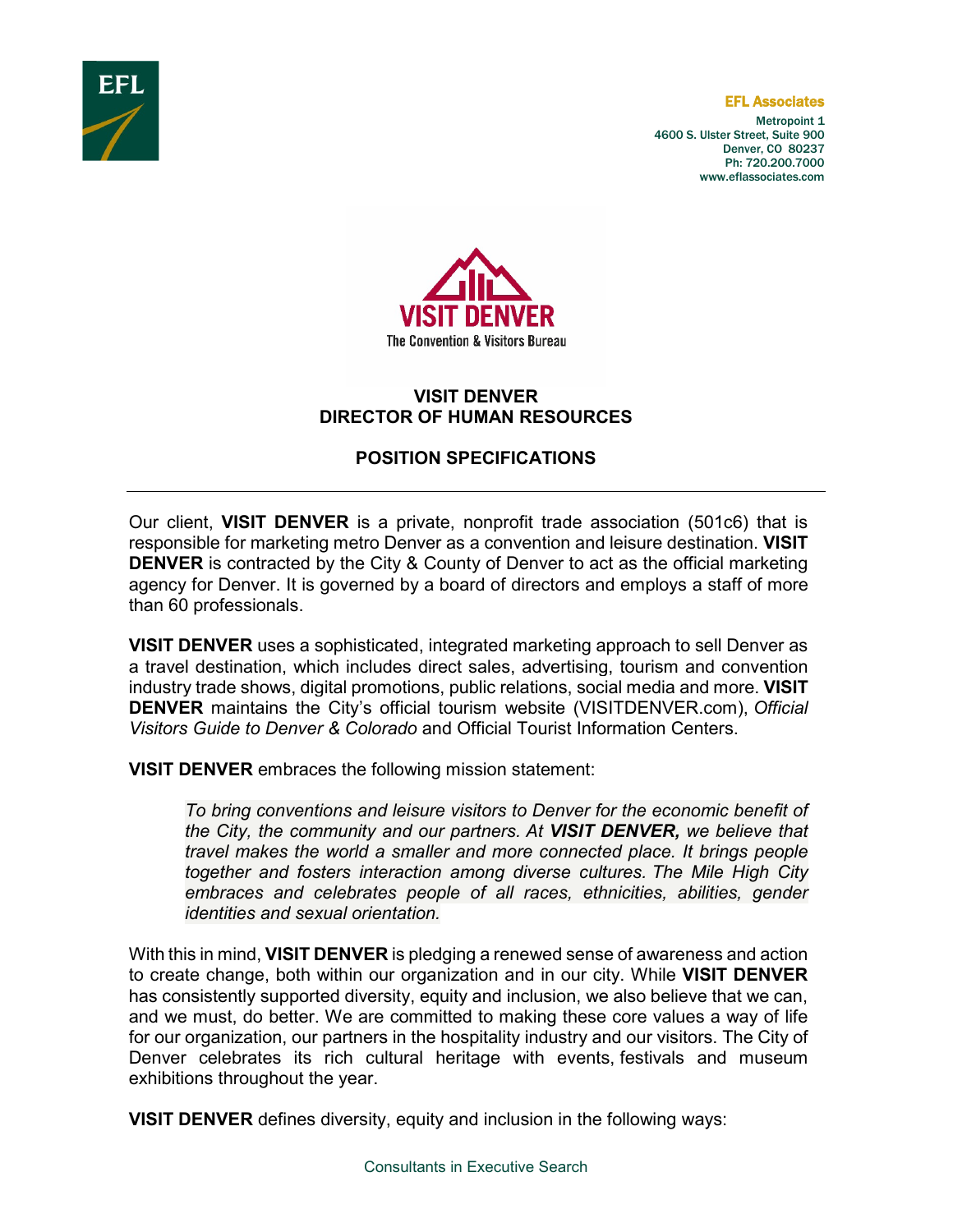DIVERSITY – Organizational commitment to culture, policies and practices that support individuals in all the ways they differ.

EQUITY - Recognizing advantages and removing barriers to provide access to the same opportunities for everyone.

INCLUSION – Employees of all backgrounds feel supported and valued so they can be their authentic selves.

**VISIT DENVER** is comprised of passionate, hard-working team members who embrace a "work hard, play hard" mindset. **VISIT DENVER** prizes balance and seeks team members who are looking for careers, not just jobs. They like to have fun but take what they do very seriously.

**VISIT DENVER** is based in downtown Denver. For more information about **VISIT DENVER** and the Denver tourism industry, please see [www.visitdenver.com.](http://www.visitdenver.com/)

# **THE OPPORTUNITY**

The **Director of Human Resources** (**HR Director**) reports to the Executive Vice President (EVP) of Finance & Administration. The **HR Director**, in collaboration with the President/CEO and two EVPs, is responsible for the overall planning, development, execution and management of all human resource and organizational operations, functions, systems, policies & procedures, programs and payroll functions.

### **Essential functions include:**

- Support company's vision, mission and values by exhibiting the following behaviors: excellence and competence, collaboration, innovation, respect, personalization, commitment to community, accountability and ownership.
- Support company's efforts related to Diversity, Equity and Inclusion (DEI).
- Provides expertise in strategy development and execution, planning, and facilitation of human resource and organizational development efforts.
- Consults with executive team on performance and organizational matters. Conducts needs assessments to determine requirements to enhance employee job performance and overall company performance.
- Direct and coordinate the needs assessment and implementation for training and staff development to enhance the effectiveness of employee performance in achieving the goals and objectives of the company.
- Develop, implement, manage and maintain company HR policy & procedures and payroll policy & procedures; provides a broad range of consultative services to all levels of employees to ensure compliance with various HR and payroll policies, procedures, laws, standards and government regulations.
- In conjunction with the Director of Accounting, design, implement and maintain payroll, Human Resources Information System (HRIS) and timekeeping systems.
- Produce and administer an effective recruitment program:
	- $\circ$  seek out recruitment sources which best fit company requirements,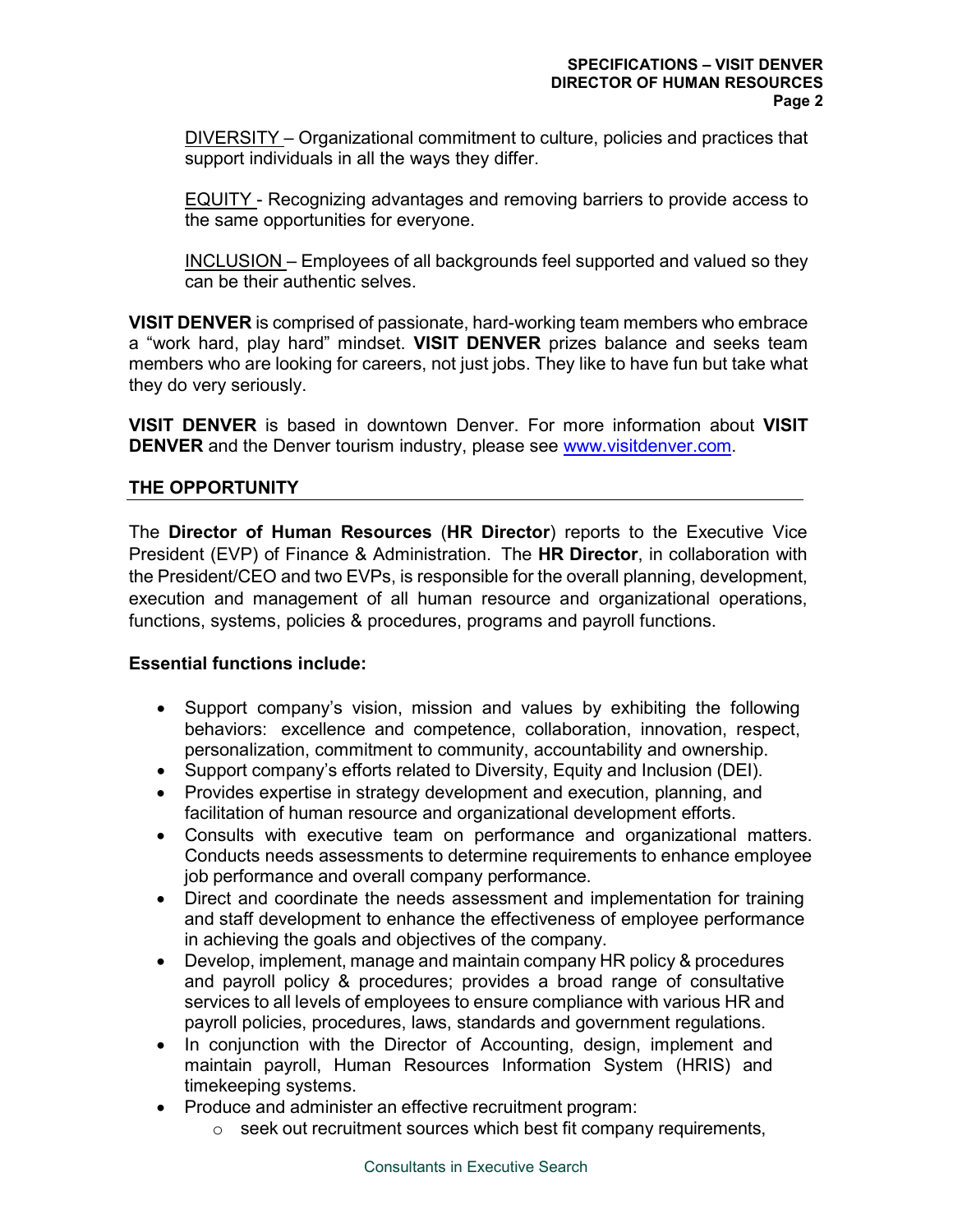- o write and place advertisements,
- o review applications, screen and interview job applicants,
- o conduct new-employee orientations.
- Design, implement and execute onboarding processes for new and transferring employees.
- Design, prepare, implement and manage effective compensation, benefits and performance management programs and processes.
- Administer business and automotive insurance programs.
- Oversee and process all HR and payroll related records, reports and logs to ensure compliance with any of the following: insurance carriers, payroll processor and/or federal and state regulatory agencies.
- Communicate with employees across all levels of the company to provide information, solve problems, and answer inquiries with regard to HR and payroll issues. Facilitate communication among employees and management. May guide managers and employees on problem solving, mediation, regulatory compliance and litigation mediation.
- Establish and maintain third party payroll and benefits vendor relationships by communicate company needs, requirements, and expectations and work with vendor to resolve issues in a timely manner. Evaluate vendor performance and make recommendations to management on necessary improvements to meet business needs.
- Project management of major department initiatives (e.g. system implementations, employee handbook updates and policy changes, etc.)
- Manage recertification of **VISIT DENVER** accreditation through Destination International (DI).
- Hire and orient all new employees. Create the job qualifications for the position, interview all qualified applicants and select appropriate individual based upon the applicant's ability to satisfy the position qualifications.
- Orient all employees on the basic responsibilities of their position and organization.
- Work with hiring manager to ensure appropriate onboarding and training activities are scheduled.
- Establish objectives, coach and counsel direct reports. Assign work and develop time schedules that assure timely completion of work.
- Review performance of all direct reports consistent with the company's Performance Management Program.
- Counsel and discipline all employees who have performance or disciplinary problems.
- Other duties as may be assigned.

### **THE PERSON**

**VISIT DENVER** seeks a savvy and self-directed professional for this key role. The successful candidate for this **Director of Human Resources'** role, will be an energetic and strategic professional with the highest ethical standards and appropriate professional image. He/she will maintain political neutrality and be able to establish trust, credibility and rapport with a wide-variety of stakeholders. Passionate alignment with the mission of **VISIT DENVER** in supporting the Denver metropolitan area, the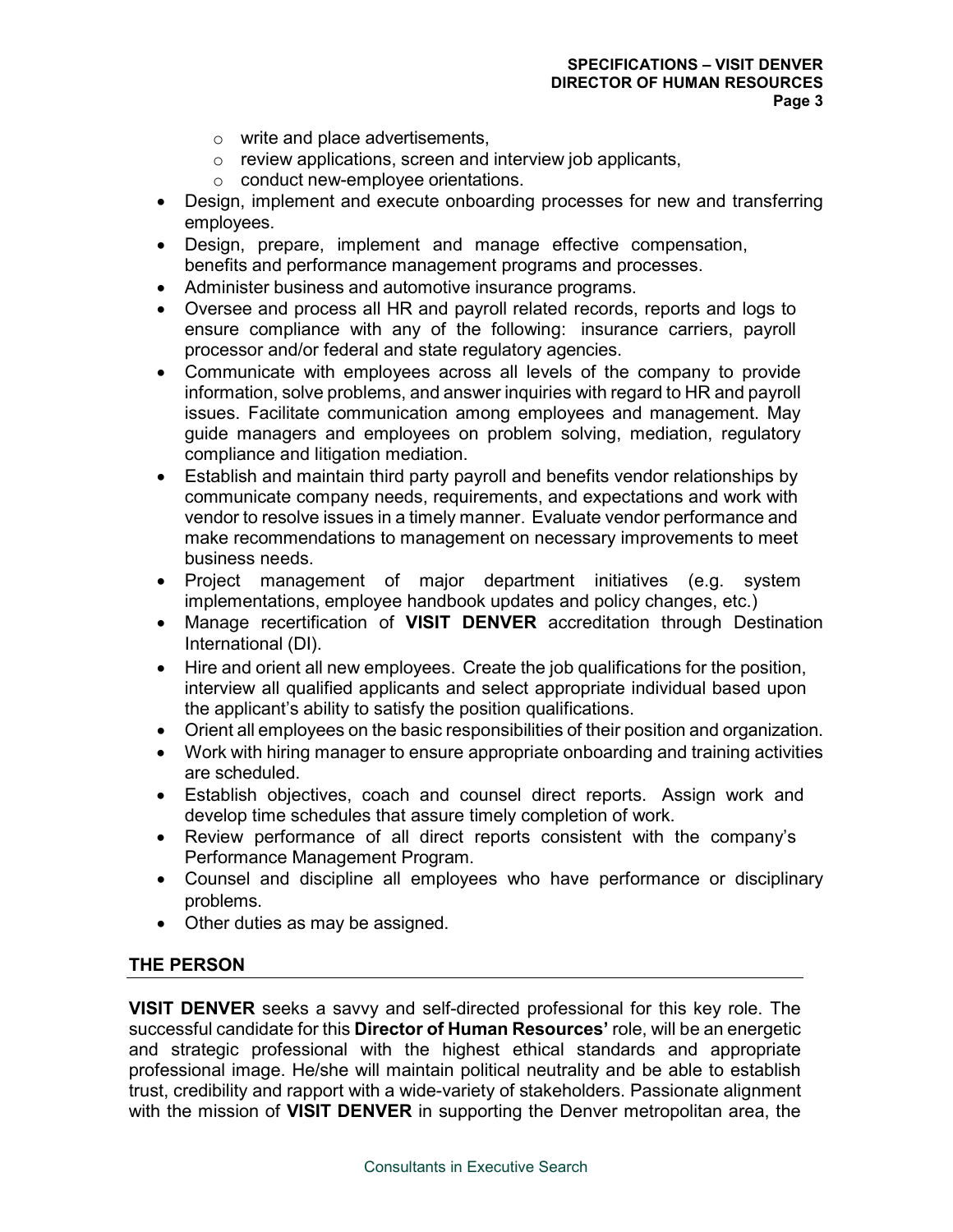hospitality and tourism industry is a must. The **HR Director** must be a capable facilitator who exercises solid judgment in driving the **VISIT DENVER's** strategic objectives.

# **PROFESSIONAL EXPERIENCE/QUALIFICATIONS**

- A four year degree in a relevant field of study is required. An advanced degree is a plus.
- Professional certification (i.e. PHR, SPHR) while not required, is highly desired.
- Significant (minimum of five years) broad, generalist Human Resources experience to include policy development, payroll management, workforce development, employee relations, and performance management.
- Well-developed problem analysis and resolution skills at both a strategic and functional level; exceptional analytical skills.
- Presentation of the following accountabilities: leadership, communication, confidentiality, mentoring, empowerment and resource management.
- A passionate personal alignment with the vision and mission of **VISIT DENVER.**

### **PERSONAL CHARACTERISTICS**

- Must have strong interpersonal skills, maturity and good judgment and be capable of communicating in a professional manner with a diverse range of individuals.
- Politically savvy and understand political sensitivities; ability to establish an environment of mutual trust and respect and work effectively with differing perspectives.
- Highly motivated self-starter; ability to take initiative with projects; ability to work both collaboratively and independently.
- Persuasive negotiation skills; ability to work collaboratively.
- Ability to read, comprehend and create effective business proposals, reports, presentations and correspondence.
- Ability to create and outline procedures as well as execute processes with appropriate follow up and accountability.
- Ability to prioritize and manage multiple projects/responsibilities simultaneously while meeting stringent deadlines.
- Efficient and proven organizational skills; detail oriented.
- Ability to take initiative with projects and provide leadership.
- Reliable, dependable, flexible and responsive; service focused.
- Proficient technology application skills including advanced MS Office (Word, Excel, PowerPoint, Outlook), payroll and HRIS systems.

### **COMPENSATION**

**VISIT DENVER** will offer the successful candidate a competitive base compensation and benefits package. The targeted range for this role is \$115,000 to \$125,000. Benefit offerings include which include medical, dental, vision, life and disability insurance, 401(k) retirement savings plan with discretionary company match, Flexible Spending